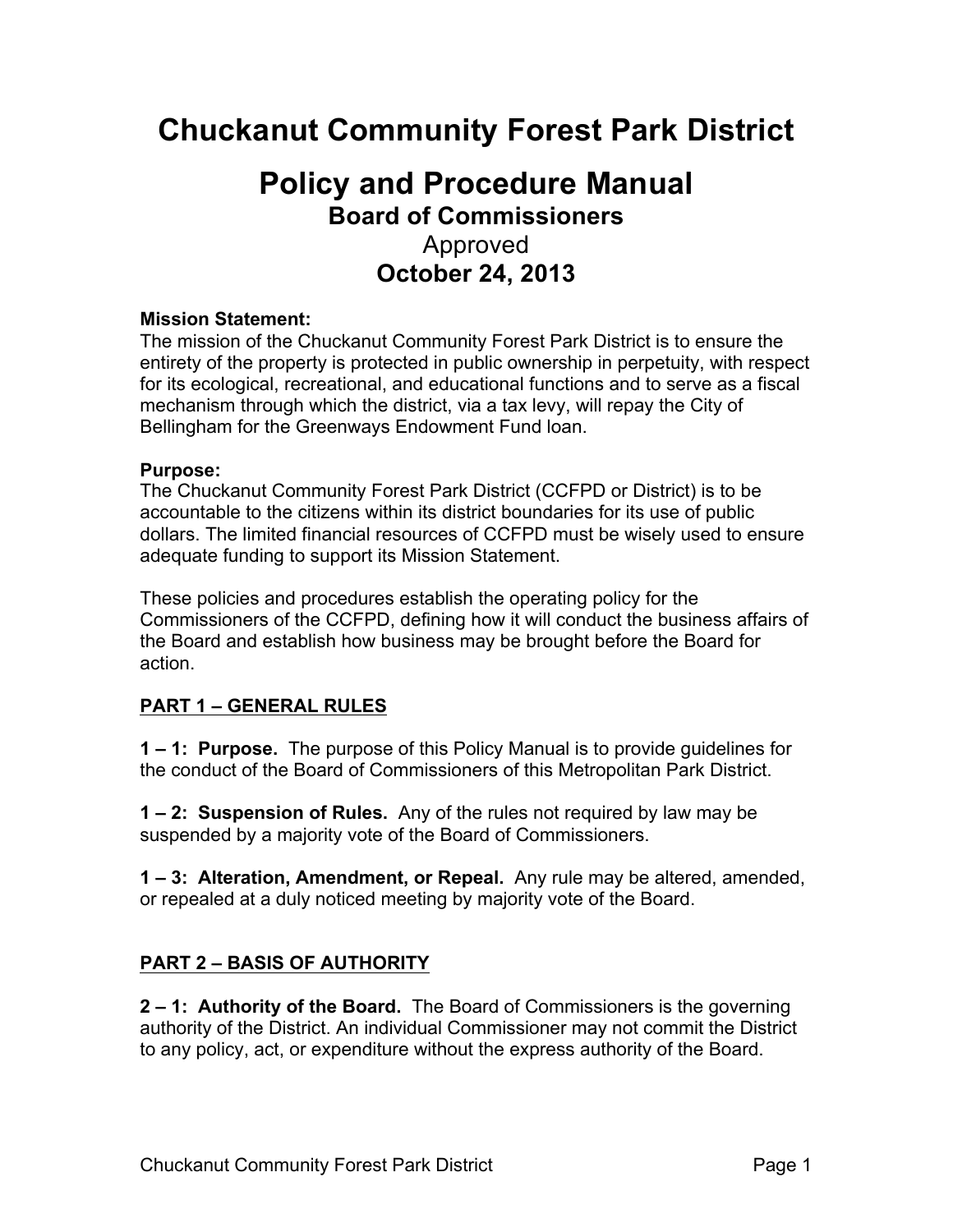**2 – 2: Representation.** The Board of Commissioners as a whole should not represent any specific segment of the district community, but rather represent and act for the district as a whole.

**2 – 3: Governing Laws.** The Board of Commissioners shall comply with and be guided by all applicable State of Washington laws and regulations, as well as federal laws and regulations.

**2 – 4: Enabling Legislation.** The enabling legislation governing CCFPD is RCW 35.61, Metropolitan Park Districts (MPD).

**2 – 5: Fiscal Year.** The fiscal year shall be from January 1 through December 31.

## **PART 3 – BOARD STRUCTURE**

**3 – 1: Officers.** During the Regular meeting of January of each year, the Board shall select a President and a Clerk to act for the subsequent 12 months. The newly elected officials shall be seated at the regular meeting of February and shall serve for twelve months.

**3 – 2: President.** The President shall perform the duties of presiding officer at all meetings of the Board of Commissioners and shall carry out the resolution and order of the Board of Commissioners and perform such other duties as the Board of Commissioners may prescribe. The President shall act as spokesperson for the Park District, unless he/she delegates that duty to another Commissioner or in the absence of the President, unless the Board of Commissioners delegate that duty to another person.

**3 – 3: Clerk.** When the President resigns, is unseated, or is absent or disabled, or recuses himself/herself from an agenda item, the Clerk shall perform the duties of the President. The Clerk shall provide to the Commissioners a meeting tentative Agenda at least 24 hours prior to each meeting. The Clerk shall act as the recording secretary. The Clerk shall carry out, or designate to another Commissioner, any other clerical duties such as processing vouchers and keeping good records.

**3 – 4: Committees.** The Board may create standing or ad-hoc committees at its discretion. Committee recommendations shall be advisory to the Board and may not commit the District to any policy, act, or expenditure. The Board shall schedule committee meetings as deemed necessary.

**3 – 5: Board Vacancy.** In the event a Commissioner is no longer willing and/or able to serve on the board, the vacancy so created may be in accordance with RCW 35.61.050 and RCW 42.12.070.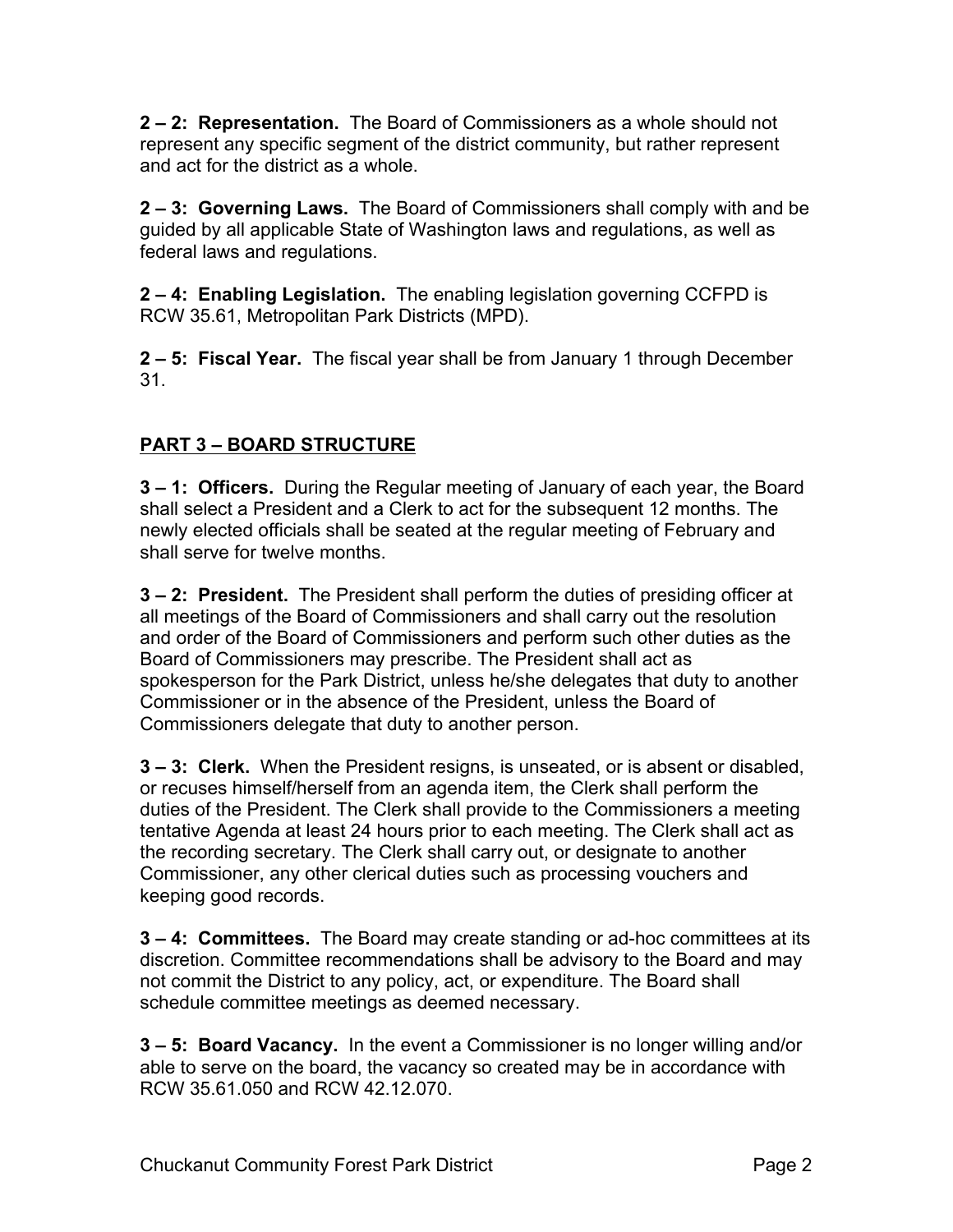**3 – 6: Board Term Limits and Elections.** Per RCW 35.61.050, "The staggering of the terms of office shall occur as follows: (a) The two persons who are elected receiving the two greatest numbers of votes shall be elected to sixyear terms of office if the election is held in an odd-numbered year….(eg. Biciunas and McKenzie); (b) the two persons who are elected receiving the next two greatest numbers of votes shall be elected to four-year terms of office….(eg. Brown & Kaun); and (c) the other person who is elected shall be elected to a twoyear term of office (eg. Hymas)….The initial commissioners shall take office immediately when they are elected and qualified, and for purposes of computing their terms of office the terms shall be assumed to commence on the first day of January in the year after they are elected. Thereafter, all commissioners shall be elected to six-year terms of office. All commissioners shall serve until their respective successors are elected and qualified and assume office in accordance with RCW 29A. Vacancies shall occur and shall be filled as provided in chapter RCW 42.12 .070.

**3 – 7: Filling Board Vacancies.** Vacancies shall be filled in accordance with RCW 42.17.070. Persons appointed to the Board shall be a resident of the Park District and qualified to hold public office under the laws of the state of Washington.

#### **PART 4 – CODE OF ETHICS**

**4 – 1: Objective.** The purpose of the Code of Ethics is to strengthen the quality of government and promote and demand the highest standards of ethics from its elected officials. It is the intention that this code be liberally construed to accomplish its purpose of protecting the public interest against decisions that are affected by undue influence or conflict of interest. In order to provide excellent leadership, the Board adopts the following guidelines:

**4 – 1A: Respect.** The dignity, style values, and opinions of each Commissioner shall be respected. Commissioners shall at all times conduct themselves with courtesy to each other, to City and County officials and staff, and to citizens present at Board Meetings.

**4 – 1B: Listening.** Responsive and attentive listening to each other is desired.

**4 – 1C: Representation.** The needs and desires of the District's constituents should be the priority of the Board of Commissioners.

**4 – 1D: Responsibility.** The primary responsibility of the Board of Commissioners is the formulation and evaluation of policy per our Mission **Statement**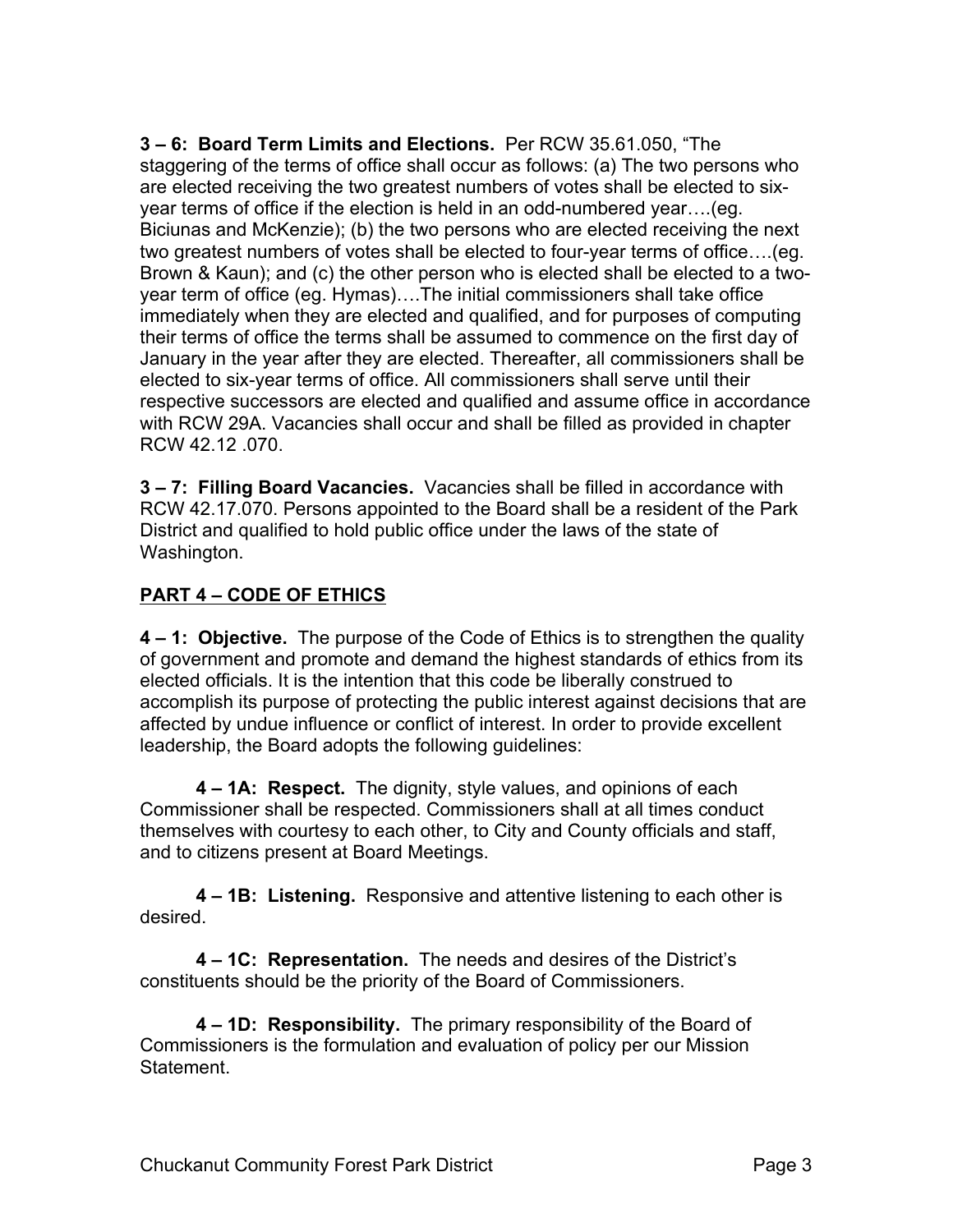**4 – 1F: Issue Orientation.** Commissioners should commit themselves to focusing on issues. The presentation of the opinions of others should be encouraged.

**4 –1G: Openness.** Different viewpoints are healthy in the decision making process. Individuals have the right to disagree with ideas and opinions. Once the Board of Commissioners takes action, Commissioners should work collaboratively toward the implementation of such actions.

**4 – 2: Information Procedures.** Commissioners should practice the following procedures:

**4 – 2A: Clarification.** In seeking clarification on informational and policy items, Commissioners should directly approach the President of the Board to obtain information needed to upgrade, supplement, or enhance their knowledge to improve legislative decision making.

**4 –2B: Complaints.** Citizen complaints made to Board members should be referred to the President of the Board.

**4 –2C: Safety.** All safety concerns should be reported to the President immediately. The President is empowered to take such steps as may be necessary to eliminate a dangerous condition without delay.

**4 –2D: Policy.** Clarification for administrative policy related to concerns, involving personnel, legal action, land acquisition, finance, and programming should be directed to the President of the Board. The President of the Board or the President's designee shall consult with appropriate authority to obtain clarity on policy questions.

**4 –5: Team Effort.** The smooth working of the District is a team effort. All individuals should work together in the collaborative process, assisting each other in conducting the affairs of the District.

**4 –6: Constituent Requests.** When responding to constituents' requests and concerns, Commissioners should be courteous, responding to individuals in a positive manner and routing their questions through appropriate channels and to the responsible personnel. Unless authorized by official Board action, individual Commissioners may not conduct negotiations on the District's behalf nor may individual Commissioners represent the District or commit the District to any type of action or responsibility unless authorized to do so through a board action.

**4 –7: The Board as a Whole.** Commissioners should function as a part of a whole through the use of committees, regular meetings, and special meetings. Issues related to the District should be brought to the attention of the Board as a whole.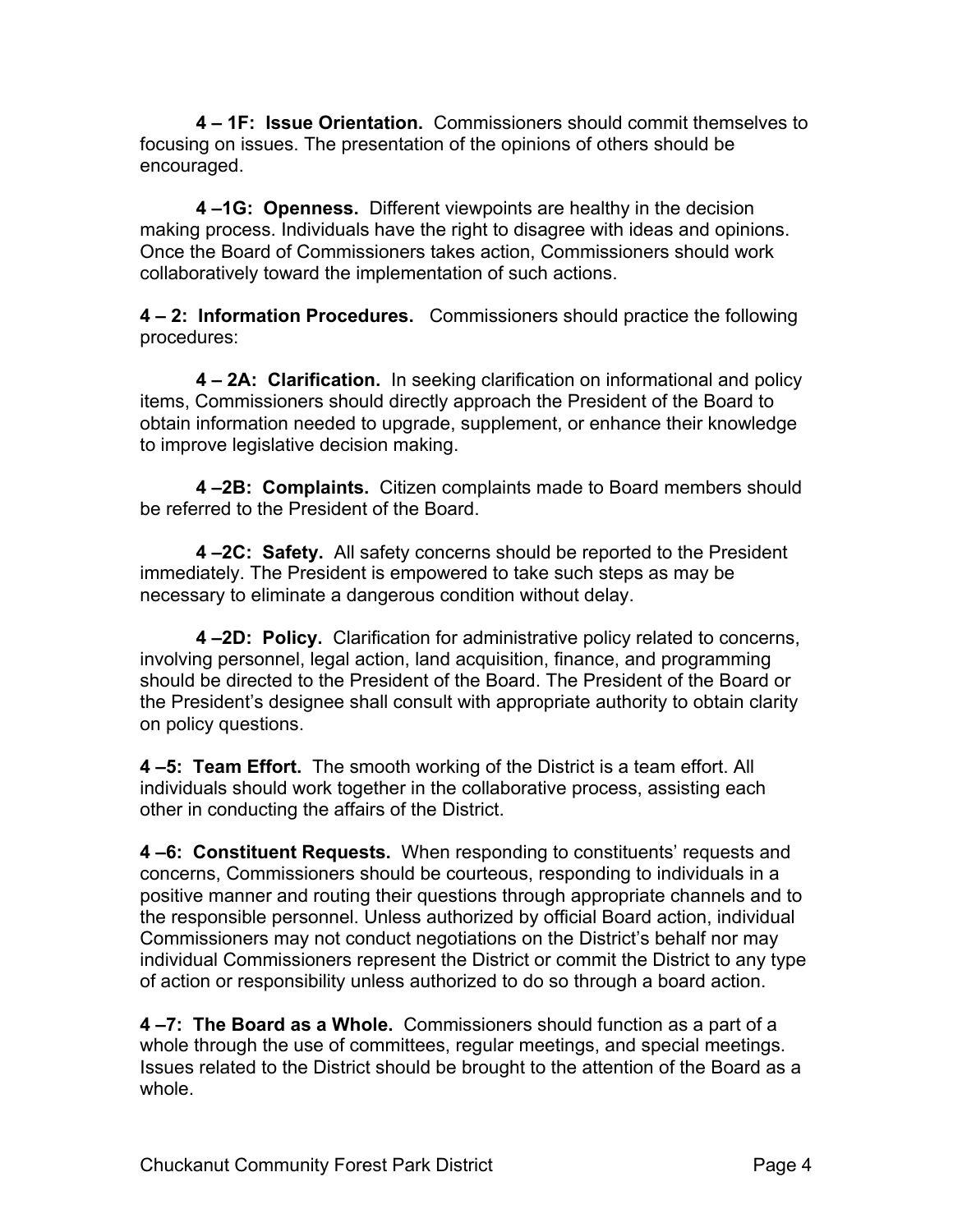**4 –8: Monitoring Progress.** Commissioners are responsible for monitoring the District's progress in attaining its goals and objectives, while pursuing its mission.

**4 –9: Preparation.** Commissioners shall thoroughly prepare themselves to discuss agenda items at meetings of the Board of Commissioners. Information may be requested from supporting entities or exchanged between Commissioners between meetings, within the limits of the Washington State Open Public Meetings Act (OPMA). Commissioners shall be familiar with the OPMA and act within the legal limits of the act at all times.

**4 –10: Questions.** Managing a meeting of the Board is the responsibility of the President. Commissioners wishing to pose a question of the board or presenter must first be recognized by the Chair. All comments and questions are to be confined to the matter being discussed at that time.

**4 –11: Minutes.** Commissioners may request for inclusion in the minutes brief comments pertinent to the agenda item, but only at the meeting that the item is discussed (including, if desired, a position on abstention or dissenting vote). Official minutes of all meetings shall be Action Minutes. As such, only items, motions, and actions are required to be included. A limited amount of comments and/or discussion may be included to help present various points of view.

**4 – 12: Conflict of Interest.** If any members of the Board conclude that they have a conflict of interest or an appearance of fairness problem with respect to a matter pending before the Board so that they cannot discharge their duties, they shall disqualify themselves from participating in the deliberations and the decision-making process with respect to the matter.

## **PART 5 – BOARD MEETING PROCEDURES**

**5 – 1: Regular Meetings.** Regular meetings of the Board of Commissioners shall be held on the fourth Thursday of each calendar month at 7:00 PM in the Fireplace Room of the Fairhaven Branch of the Bellingham Public Library. The date, time, and location of a regular meeting can be adjusted at the direction of the President of the Board, as needed. Notification to the press and public shall be made via email notice at least 24 hours prior to the meeting, except when the schedule has been announced at the beginning of each year. Regular meeting schedules shall also be posted on the District's web page.

## **5 – 2: Special Meetings (Non-emergency).**

**5 – 2A: Notice.** All Commissioners shall be notified of the special meeting and the purpose for which the meeting is being called. Said notification shall be in writing, and delivered personally, by mail, by fax, or via email,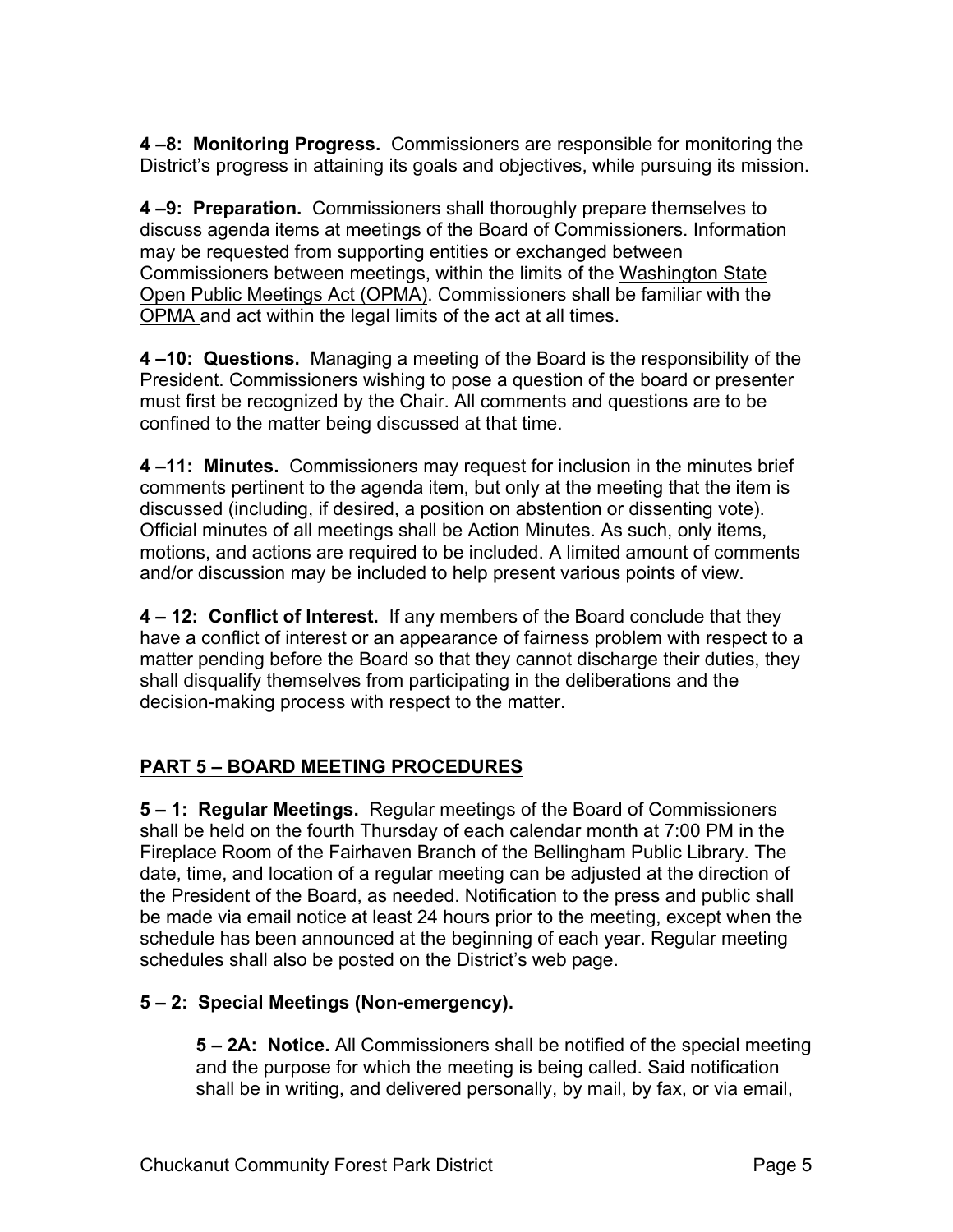at least 24 hours prior to the meeting. In addition, Commissioners may request in writing that notice of special meetings also be provided via telephone call or text message.

**5 – 2B: Notification.** The Board of Commissioners shall comply with all of the requirements of the OPMA for special meetings as described in **RCW 42.30.080:**

A special meeting may be called at any time by the presiding officer of the governing body of a public agency or by a majority of the members of the governing body by delivering written notice personally, by mail, by fax, or by electronic mail to each member of the governing body; and to each local newspaper of general circulation and to each local radio or television station which has on file with the governing body a written request to be notified of such special meeting or of all special meetings. Such notice must be delivered personally, by mail, by fax, or by electronic mail at least twenty-four hours before the time of such meeting as specified in the notice. The call and notice shall specify the time and place of the special meeting and the business to be transacted. Such notice shall also be displayed at the main entrance of the meting site. Final disposition shall not be taken on any other matter at such meetings by the governing body. Such written notice may be dispensed with as to any member who at or prior to the time the meeting convenes files with the clerk or secretary of the governing body a written waiver of notice. Such waiver may be given by telegram, by fax, or electronic mail. Such written notice may also be dispensed with as to any member who is actually present at the meeting at the time it convenes. The notices provided in this section may be dispensed with in the event a special meeting is called to deal with an emergency involving injury or damage to persons or property or the likelihood of such injury or damage, when time requirements of such notice would make notice impractical and increase the likelihood of such injury or damage.

**5 – 2C: Agenda.** An agenda shall be prepared as specified for the regular Board meetings and shall be delivered with the notice of the special meeting to those specified above in Section 5—2B.

**5 – 2D: New Business.** All items of new business included on the agenda must be approved by the President or by a majority of the Board. Only those items listed in the call or notice for the special meeting shall be considered at said meeting.

**5 – 3: Special Meetings (Emergency).** In the event of an emergency involving matters upon which prompt action is necessary due to the disruption or threatened immediate disruption of facilities or services provided by the District, the Board of Commissioners may hold an emergency special meeting without complying with the 24 hour notice required above. An emergency situation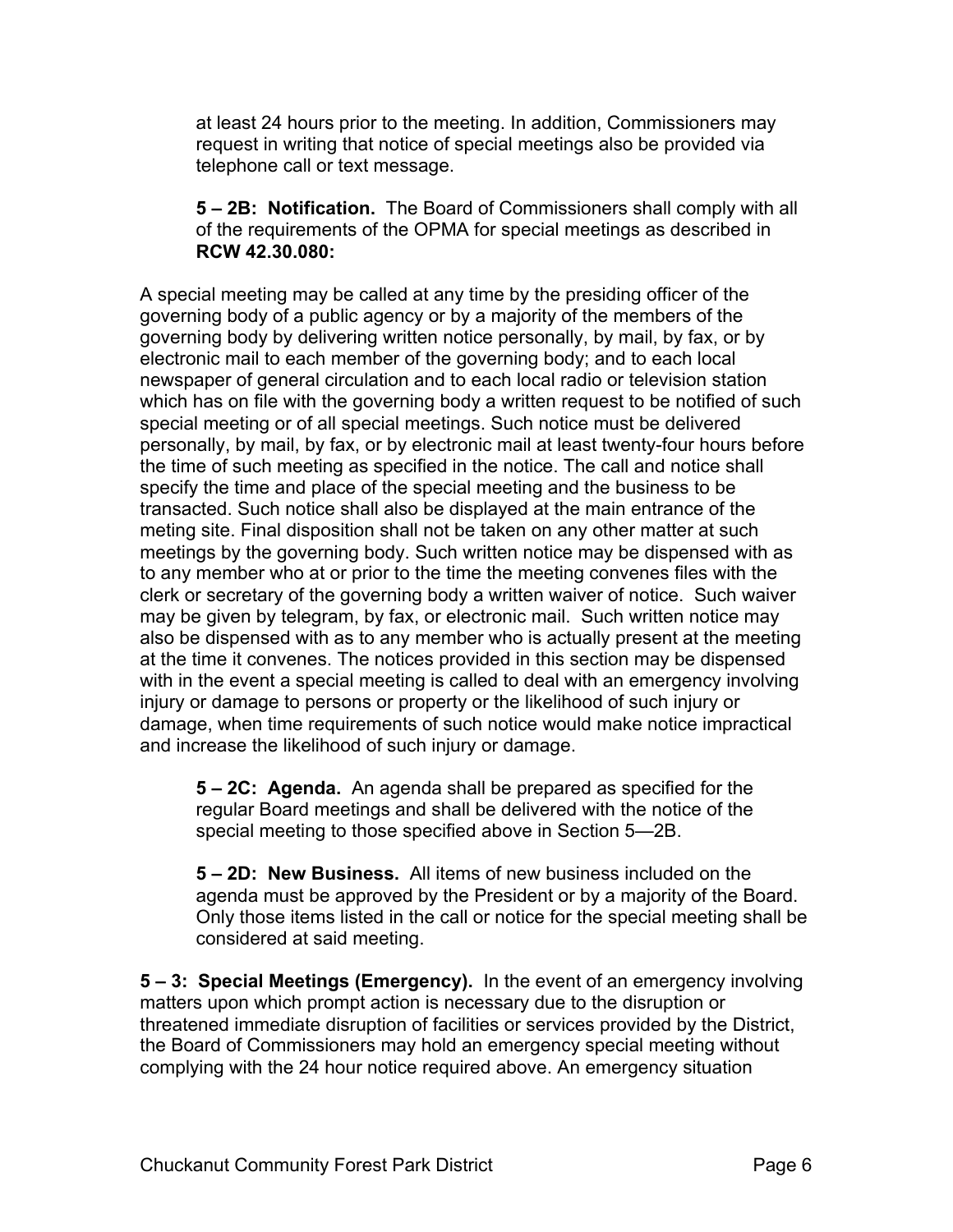means disaster which severely impairs public health, safety, or both, as determined by the Board President.

**5 – 4: Motion for Recess or Adjournment.** Any member of the Board may, at any time, move for a recess or for adjournment of the meeting. Upon the motion being seconded, a vote on said motion for adjournment shall take place without debate. Such a motion shall take precedence over any motion or discussion taking place at that time. Passage of such a motion shall require a vote. The Board of Commissioners may terminate any Board Meeting at any place in the agenda to any time and place specified in the order of adjournment. If a quorum is lacking at any regular or adjourned meeting, the President of the Board may declare the meeting adjourned to a stated time and place.

**5 – 5: Board Member Submitted Agenda Items.** Commissioners wishing to place an item(s) on an agenda must submit all materials 3 days in advance of the meeting. Agenda items are to be submitted to the President for review and a determination as to whether each item should be placed on the agenda. If the President does not place an item on the agenda, the submitting Commissioner can take the matter up before the whole Commission, at a regular meeting, and request a vote on whether to place the matter on an agenda.

**5 – 6: Order of Agenda.** The President of the Board or a designee shall put together the agenda. The order of the agenda shall be set using the following criteria:

- Standing Items shall be first (Opening, Consent Agenda, presentations, etc.)
- Items of business which have previously been reviewed or discussed by the Board to be labeled "Old Business."
- Items of business which are being considered for the first time by the Board to be labeled "New Business."
- Statements, comments, reports from board members
- Setting of future meeting dates and agenda items
- Adjourn

It is appropriate for the board to rearrange the order of the items of business if it is in the best interest of the proceedings or if there are constituents in attendance to address a specific agenda item. Reordering of the agenda should take place as part of the Standing Items.

The board may add an item to an agenda if, in the opinion of the majority of the Board, the item is of a time-sensitive nature.

**5 – 7: Meeting Room Preparation.** The President of the Board or designee shall insure that appropriate information is available for the audience at meetings of the Board of Commissioners, and the facilities are functional and appropriate.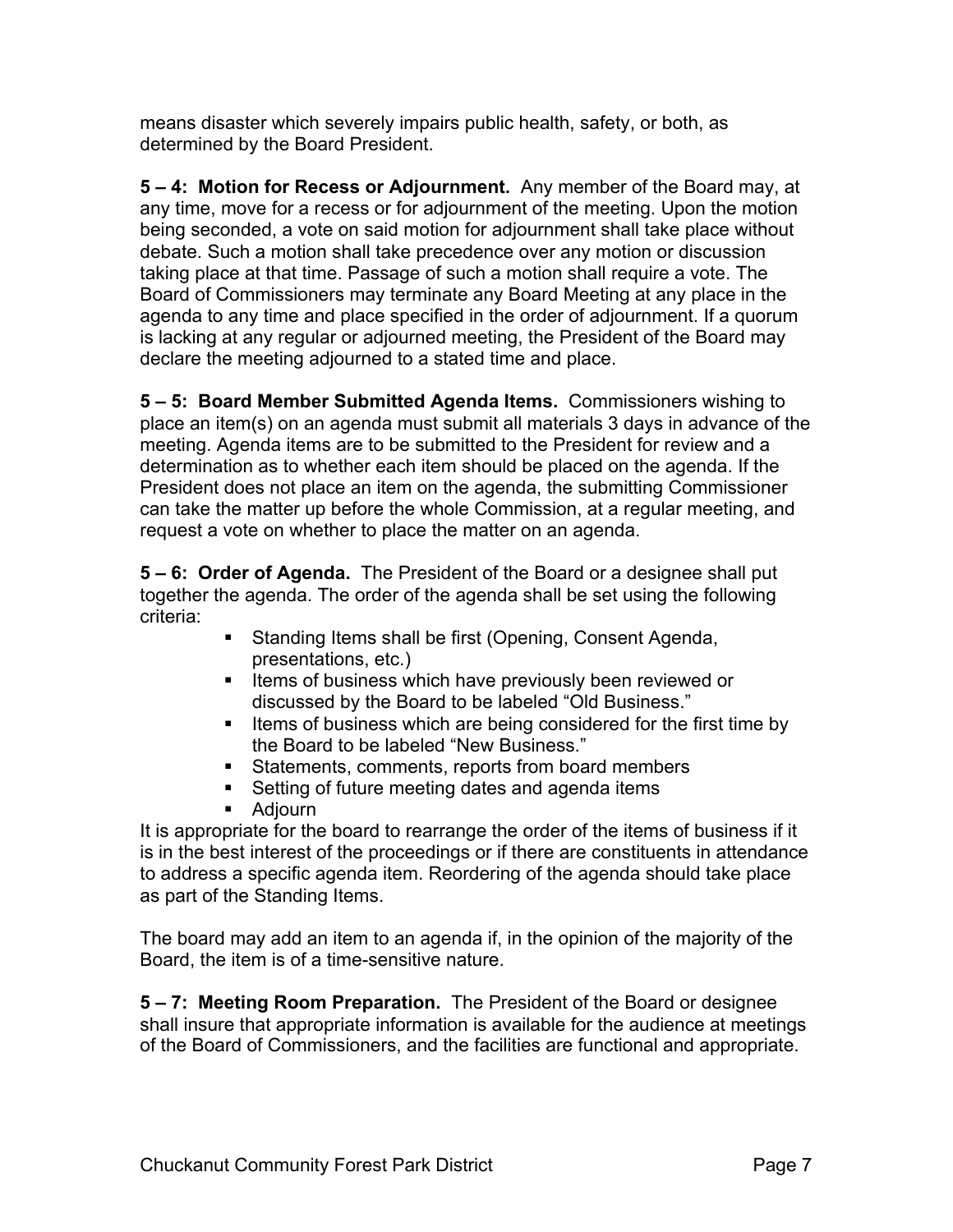**5 – 8: Meeting Minutes.** The minutes of the meeting shall be taken by the Clerk or others as requested by the President during the meeting. The minutes shall be approved at the next regularly scheduled meeting. The meeting minutes shall be available to the public and posted on the website within 6 days of their approval.

**5 – 9: Executive Session.** Executive sessions may be held at any time during a regular or special meeting in accordance with the requirements of RCW 42.30.

**5 – 10: Public Hearings.** Public Hearings seek and receive citizen input regarding matters under consideration by the Board. They may be scheduled prior to or as part of any regular or special meeting of the Board. During a public hearing, citizen comments will be taken and included as part of the official record of proceedings of the Board.

**5 -11: Citizen Comments.** Citizens are afforded an opportunity at each regular and special meeting of the Board to offer their comment to the Board. Citizens are limited to a three (3) minute time limit and may only speak once during the citizen comment period at each meeting; provided that, this restriction may be waived at the discretion of the President or majority of the Board in attendance. Comments, abbreviated, will be included as part of the official record of the meeting. Citizens may also submit written comments for consideration to the Board at any time, and will be maintained as part of the public record.

**5 – 12: Quorum.** A quorum is defined as three (3) Commissioners in attendance at any meeting. Participation by a Board member via speakerphone, Skype or videoconferencing, shall constitute attendance at the meeting, so long as said Board member is able to hear and be heard by all persons in attendance, including members of the public.

## **PART 6 – BOARD MEETING CONDUCT**

**6 -1: Conduct Guidelines.** Meetings of the Board of Commissioners shall be conducted by the President, in a manner consistent with the policies of the District. Meetings will loosely follow parliamentary procedures, as determined by the President, but will not be strictly governed by such procedures. The Board may refer to but need not strictly follow Robert's Rules of Order or any other parliamentary procedure.

**6 – 2: Conduct Objective.** The conduct of meetings shall, to the fullest extent possible, enable the Commissioners to consider the issues at hand, weigh evidence related thereto, make wise decisions, and take needed action.

**6 – 3: Public Input by Audience, Staff or Commissioner.** A provision for permitting any individual or groups to address the Board concerning any item on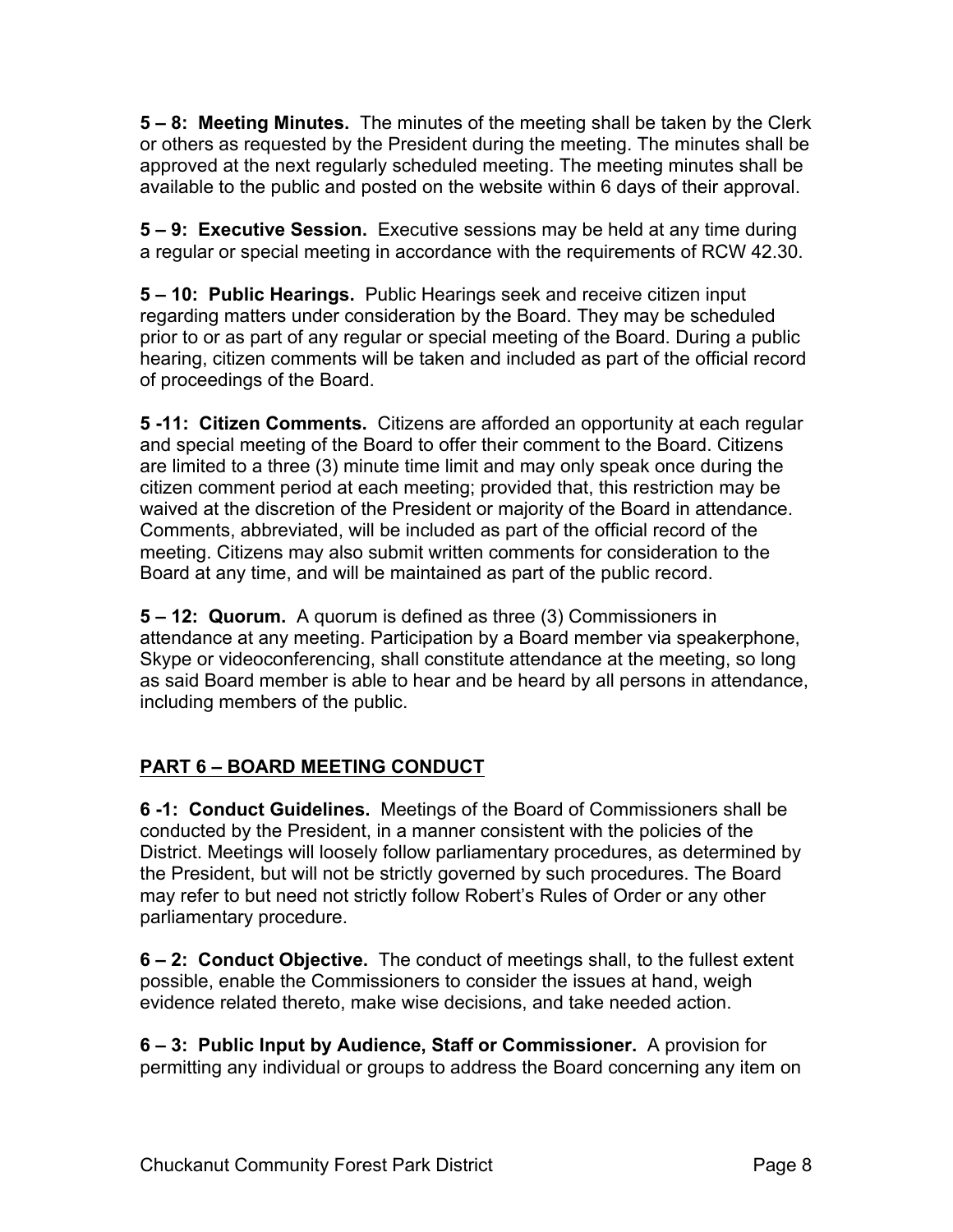the agenda lies within the jurisdiction of the Board of Commissioners. Such provisions shall be as follows:

**6 – 3A: Time Limits.** The President may allot a maximum of three minutes for each speaker and a maximum amount of time of 15 minutes to each subject matter. The majority of the Board may agree to extend the time limit for any speaker or group of speakers or any subject matter.

**6 – 3B: Boisterous Conduct.** No boisterous conduct shall be permitted at any Board meeting by the audience or Commissioner. Persistence in boisterous conduct shall be grounds for summary termination of the speaker's privilege to address the Board. In an effort to restore order to the proceedings, the Board may call for a recess or an adjournment. In the event of a wide scale disruption, the audience may be cleared with only the media allowed to remain. Representatives of the press or other news media participating in the disturbance shall also be cleared.

**6 – 4: Willful Disruption.** Willful disruption of any meeting of the Board of Commissioners shall not be permitted. If the President with concurrence of the Board, finds that there is in fact a willful disruption of any meeting of the Board, He/she may order the room cleared and subsequently conduct the Board's business without the audience present.

**6 –4A: New Business.** In such an event, only matters appearing on the agenda may be considered.

**6 –4B: Re-Admittance.** After clearing the room, the President may permit those persons who, in his /her opinion, were not responsible for the willful disruption to re-enter the meeting before any further business is conducted.

**6 – 4C: Media.** Representatives of the news media, who did not participate in the disruption, shall be admitted to the remainder of the meeting.

**6 – 5: Quorum and Majority.** Action can only be taken if a quorum of the Board of Commissioners is present. Three Commissioners represent a quorum. In order for a motion to pass, the majority of the Commissioners present must vote in favor of the motion. If a tie vote occurs at a meeting in which fewer than five Commissioners are present, the Board shall approve to table the item and have it reappear on a future agenda. Any Commissioner who announces a conflict of interest on a particular matter shall not vote or otherwise participate in the proceedings related to the matter, but shall nonetheless be deemed present for the purpose of constituting a quorum.

**6 – 6: Abstentions.** A member of the Board is to abstain from a vote for legal conflict of interest reasons. A member of the Board may choose to abstain from a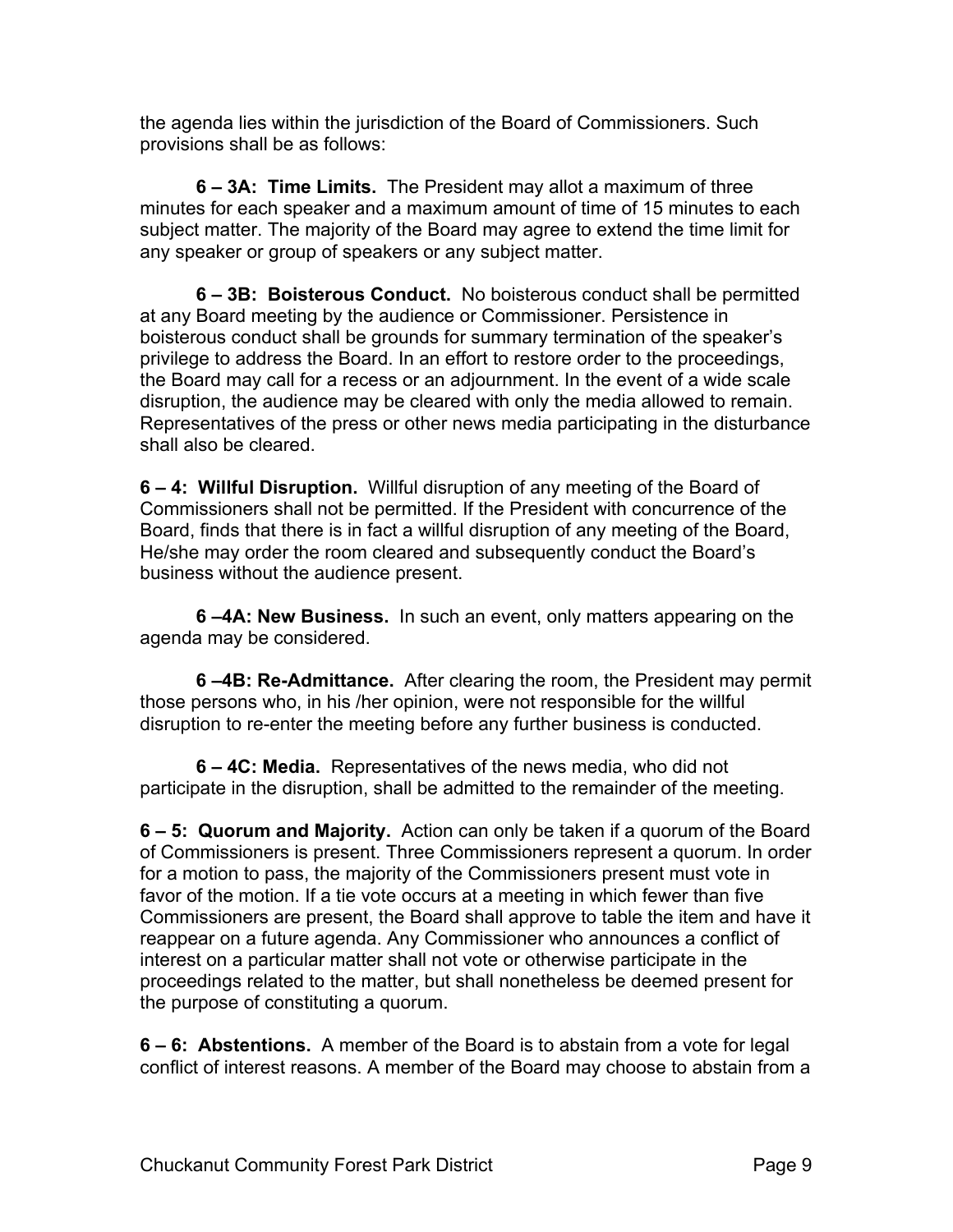vote if he/she feels he/she has a good reason to do so. However, an abstention from voting does not affect a quorum count.

**6 – 7: Direction.** The Board may give directions, which are not formal actions. Such directions include Board directives and instructions to the President of the Board. The President shall determine by consensus a Board directive and shall state it for clarification. Should two Commissioners challenge the statement of direction given by the President, a voice vote may be requested. A formal motion may be made to place a disputed directive on a future agenda. Informal actions of the Board are still considered Board actions and shall only occur regarding matters which appear on the agenda.

## **PART 7 – PARLIAMENTARY PROCEDURE**

**7 – 1: Parliamentary Determinations.** The Presiding Officer shall preserve order and decorum and shall decide questions of order (subject to appeal by the Board). Robert's Rules of Order shall not strictly govern Board procedures but will loosely be used as a general guideline for meeting protocol. District policies shall prevail whenever they are in conflict with Robert's Rules of Order. No decisions or votes of the Board shall be deemed invalid solely on the grounds of noncompliance with Roberts Rules of Order.

**7 – 2: Authority of Presiding Officer.** The President shall be the Presiding Officer at all Board meetings and in his or her absence, the Clerk. The Presiding Officer is charged with keeping the meeting moving forward and keeping order. At the request of the Presiding Officer, any member of the Board may be called upon to assist with keeping order. Generally, the Presiding Officer does not make motions or second motions but because the President and clerk are not elected as such by the general population, motions and seconds made by the President and/or the Clerk will be considered. The President and Clerk are encouraged to participate in debates to the same extent as other Board members and will vote on any matter under consideration.

#### **7 – 3: Roll Call Vote.**

A roll call vote should be taken for any of the following reasons:

- The motion is directly related to fiscal issues.
- The motion is to approve a Proclamation, Resolution, or Ordinance.
- A Board Member requests a voice vote be changed to a roll call vote.

The order of a roll call vote should be as follows:

■ The Presiding Officer (President or Acting President) shall be the last Board Member to vote.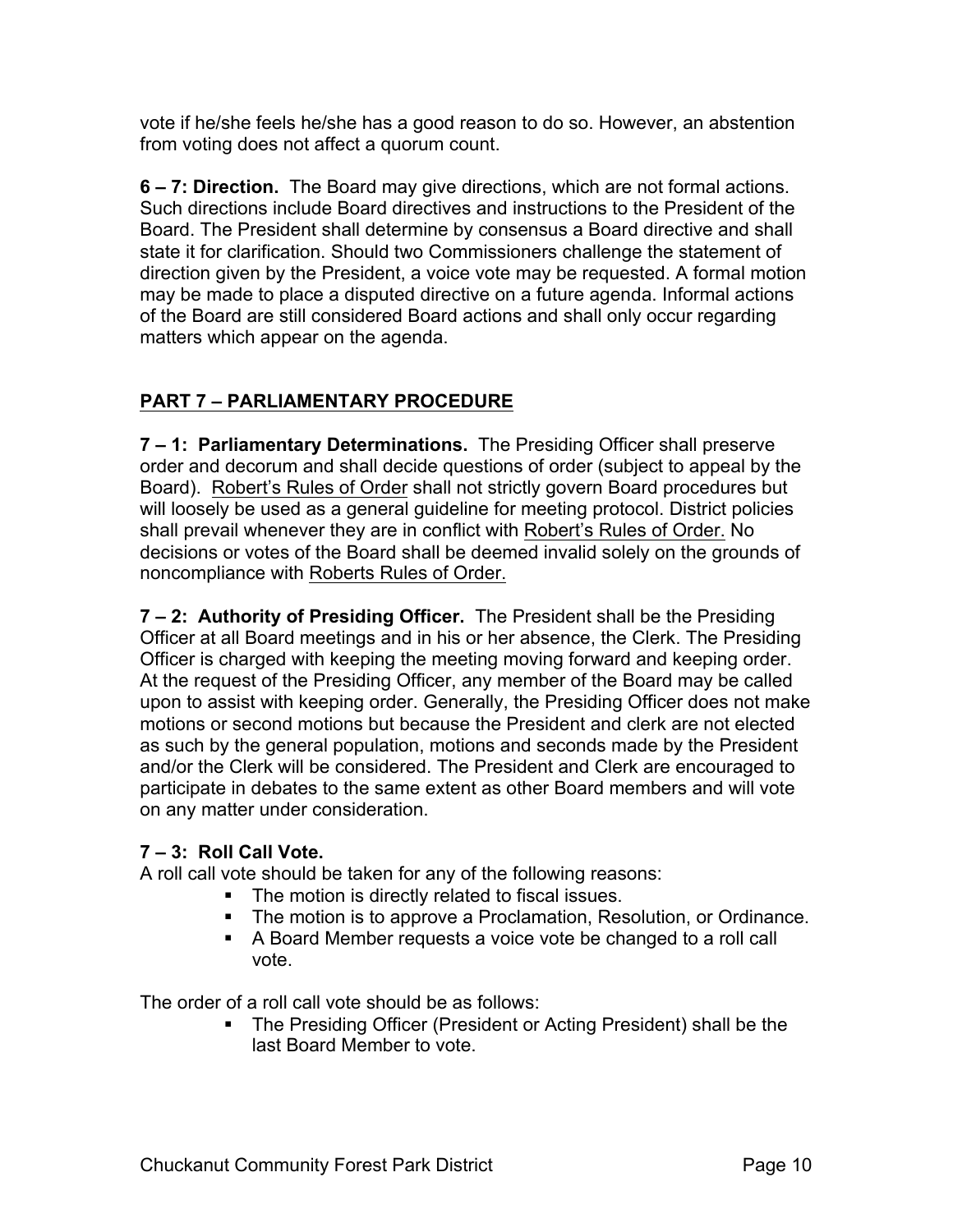- The remaining four Board Members shall be listed in alphabetical order. The order of the vote shall always be in alphabetical order with the starting point rotating after every vote.
- Any item not listed on the agenda as a roll call vote but is converted to a roll call vote shall call for the Presiding Officer to vote last. The remaining four Commissioners shall vote in alphabetical order starting with "A".

Failure to take a roll call vote or failure to comply with the foregoing process prior to any vote for which a roll call should have been taken shall not invalidate the decision or action of the Board.

**7 – 4: Voice Vote.** A voice vote shall be taken for items not meeting the Roll Call criteria. Any member of the Board may request that a voice vote be changed to a roll call vote.

**7 – 5: Call for the Question.** A "call for the question" shall be deemed as a non-binding request that the Presiding Officer close the debate and bring the motion to an immediate vote. The Presiding Officer may choose to continue the discussion of the issue.

**7 – 6: Call for the Main Question (a Motion to Close Debate)** The "motion to close debate", if seconded, shall be a non-debatable motion, and shall have precedence over any other motion except for a parliamentary inquiry or a motion to adjourn. Should the "motion to close debate' pass by a majority vote, the Presiding Officer shall thereafter immediately call the question on the pending motion.

**7 – 7: Making a Motion.** Any Commissioner may offer a motion at any time it is in order to do so on the agenda. A motion must receive a second. The Presiding Officer restates the motion. Members debate the motion. Any amendment to the motion is disposed of before further debate on the original motion. At the end of the debate, the presiding officer asks for the affirmative votes and then for the negative votes. The Presiding Officer announces the result of the voting and requests action based on the motion.

**7 -- 8: Amendments to Motions.** Any Commissioner may offer an amendment to an amendable motion before the motion is voted upon. Between the time the motion is made and before the Presiding Officer states a motion, any member may informally offer modifying suggestions to the maker of the motion. The maker may accept or reject the member's recommendations.

After the Presiding Officer has stated the motion, the maker of the motion may request unanimous consent from the members to modify the motion. If members unanimously agree to the modification, the change stands. If there is dissent, the motion stands as stated and any modification to the proposed motion must come in the form of an amendment.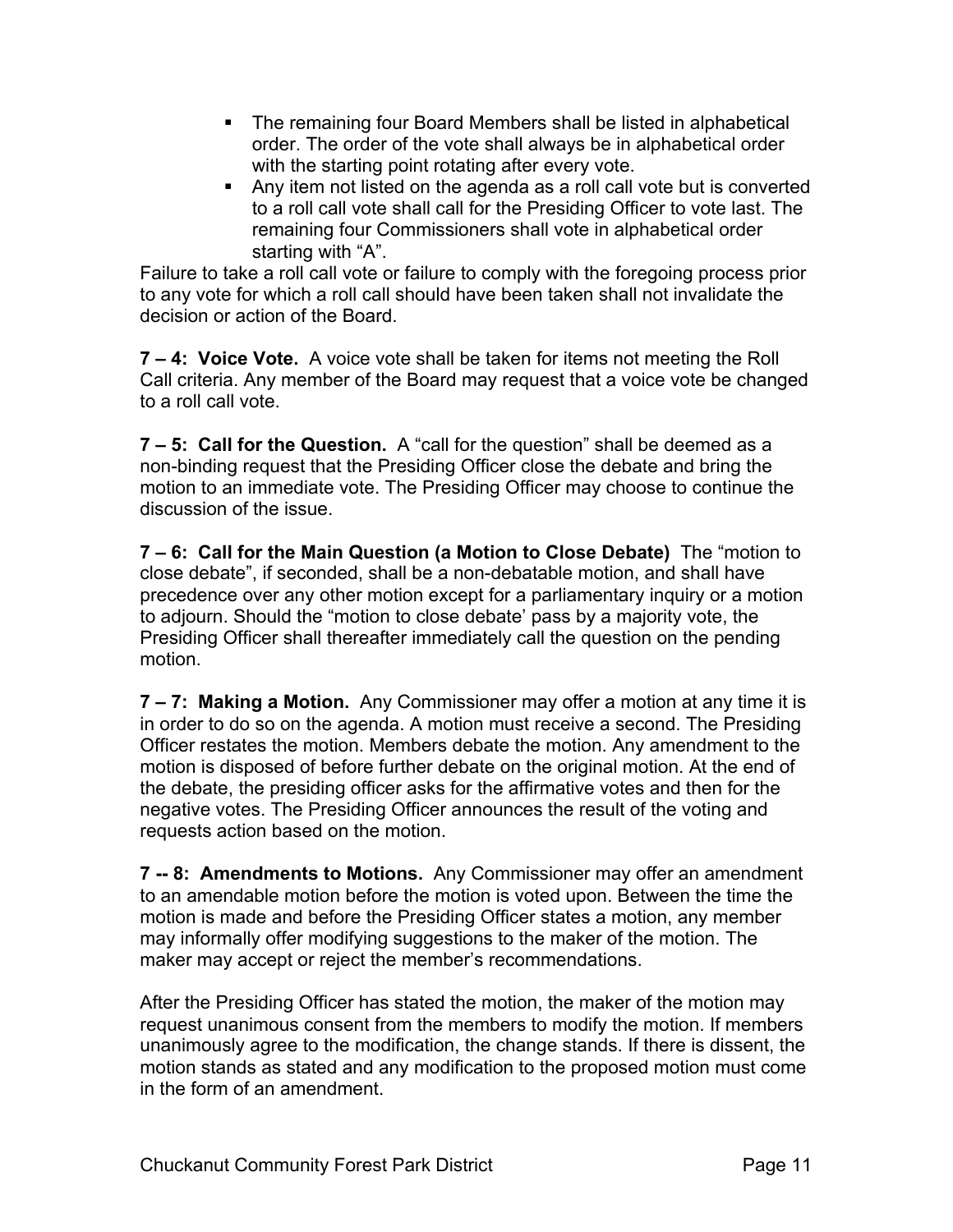A motion may be amended by inserting words or paragraphs or by striking out words or paragraphs. A vote of the board is required for adoption of the amendment. With the proposed amendment disposed of, the board will return to debate on the motion upon which the amendment was proposed.

**7 – 9: Reconsideration (Same Meeting).** Any Commissioner that voted in favor on an agenda item may vote to reconsider that item at the same meeting. If seconded by any other Commissioner or passed by a majority vote, the effect of the motion is to vacate the earlier motion such that a new motion may be debated. The Board should not reverse a decision where the audience that provided public input to the initial action is no longer in attendance.

**7 –11: Motion to Continue.** Any Commissioner may move an item be continued to a specific future Board Meeting even if another motion is pending consideration. If such a motion is seconded and passed, all consideration on that item is halted until the subsequent meeting. The pending motion will remain in force when the discussion of the item is resumed.

**7 –12: Motion to Table.** Any Commissioner may move that an item be tabled for an indefinite time, even if a motion is pending consideration. If such a motion is seconded and passed by a majority, all consideration on that item is halted until the items/issues listed within the motion have been addressed and/or resolved. Any Commissioner may then request the item be placed on the agenda of a subsequent meeting. If there is a pending motion, it shall remain in force when the discussion of the item resumes.

**7 – 13: Order of Debate.** The Presiding Officer will generally follow the following order of debate in the consideration of legislative matters:

**7 – 13A: Presentation.** Staff, if any, or the District's attorney if appropriate, shall present the issue with any recommendations.

**7 –13B: Questions of Staff by the Board:** The Board may ask questions of staff or the District's attorney to clarify an issue or recommendation. Commissioners must be recognized by the Presiding Officer prior to posing the question to staff or the District's attorney.

**7 –13C: Audience Input.** Members of the audience may make statements or ask questions regarding the matter. Any person wishing to address the Board, shall, when recognized by the Presiding Officer, step up to the rostrum to speak. The Presiding Officer may request the speaker state his/her name and address for the record. All questions of staff or the District's attorney by members of the public shall be addressed through the Presiding Officer. The Presiding Officer may impose reasonable limitations upon the amount of time each person can speak and the maximum time allotted for discussion of the item. The Presiding Officer may also limit the number of times an individual may speak. The unused time of one speaker may not be transferred to another speaker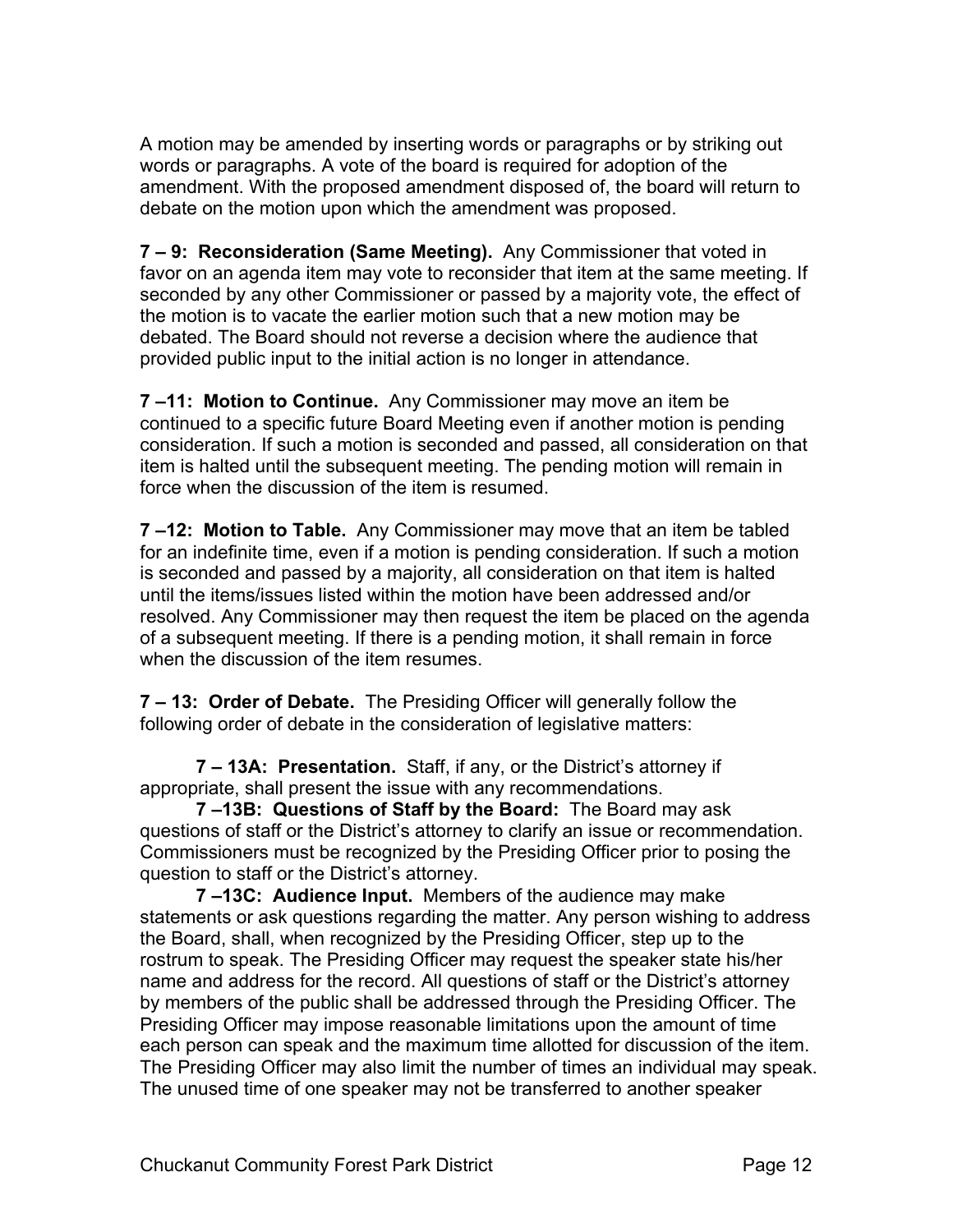except on express approval of the Board. The Presiding Officer may close the public comment portion of the agenda item whenever he/she deems it necessary in order to complete Board business. The Presiding Officer should consider closing public comment when the information being presented becomes repetitive in nature.

**7 – 13D: Board Discussion and Resolution.** Following closure of public comment, the Board shall debate the item and take action (by motion). Individual Commissioners may ask questions of members of the audience through the Presiding Officer but such questions and answers should not become a debate. All other audience input shall be deemed "out of order" by the Presiding Officer unless the Board determines that additional input is desirable.

## **PART 8 – RENUMERATION**

**8 – 1: Board Member Compensation.** Commissioners shall NOT be compensated, neither by cash nor by in-kind payments, for attendance at official meetings, or in performance of other official services or duties on behalf of the **District.** 

**8 – 2: Board Member Expenses Reimbursement.** Each member of the Board of Commissioners shall be reimbursed for reasonable expenses for pre-approved activities and expenses actually incurred in connection with the business of the District, including food and lodging while away from his or her place of residence and mileage for use of privately owned vehicles based upon the mileage rate authorized by RCW 43.03.060, as now existing or hereafter amended, and for purchases of goods or services necessary for the function of the District.

## **PART 9 – PERSONNEL POLICIES**

**9 – 1: Sexual or Other Harassment.** Sexual harassment of or by an employee of the District (including Commissioners) will not be tolerated. The District considers sexual or any other type of harassment to be a major offense, which may result in disciplinary action or dismissal of the offending employee.

An employee who feels that he/she is being harassed is encouraged to report to the President of the Board who will head up an investigation and resolution of the complaints.

**9 – 2: Non-discrimination.** The District prohibits discrimination on the basis of race, sex, color, religion, national origin age, sexual orientation, disability, military status in the provision of services, in programs or activities or employment opportunities and benefits.

**9 – 3: Reasonable Accommodation.** Inquiries made pursuant to the Americans With Disabilities Act and requests for reasonable accommodation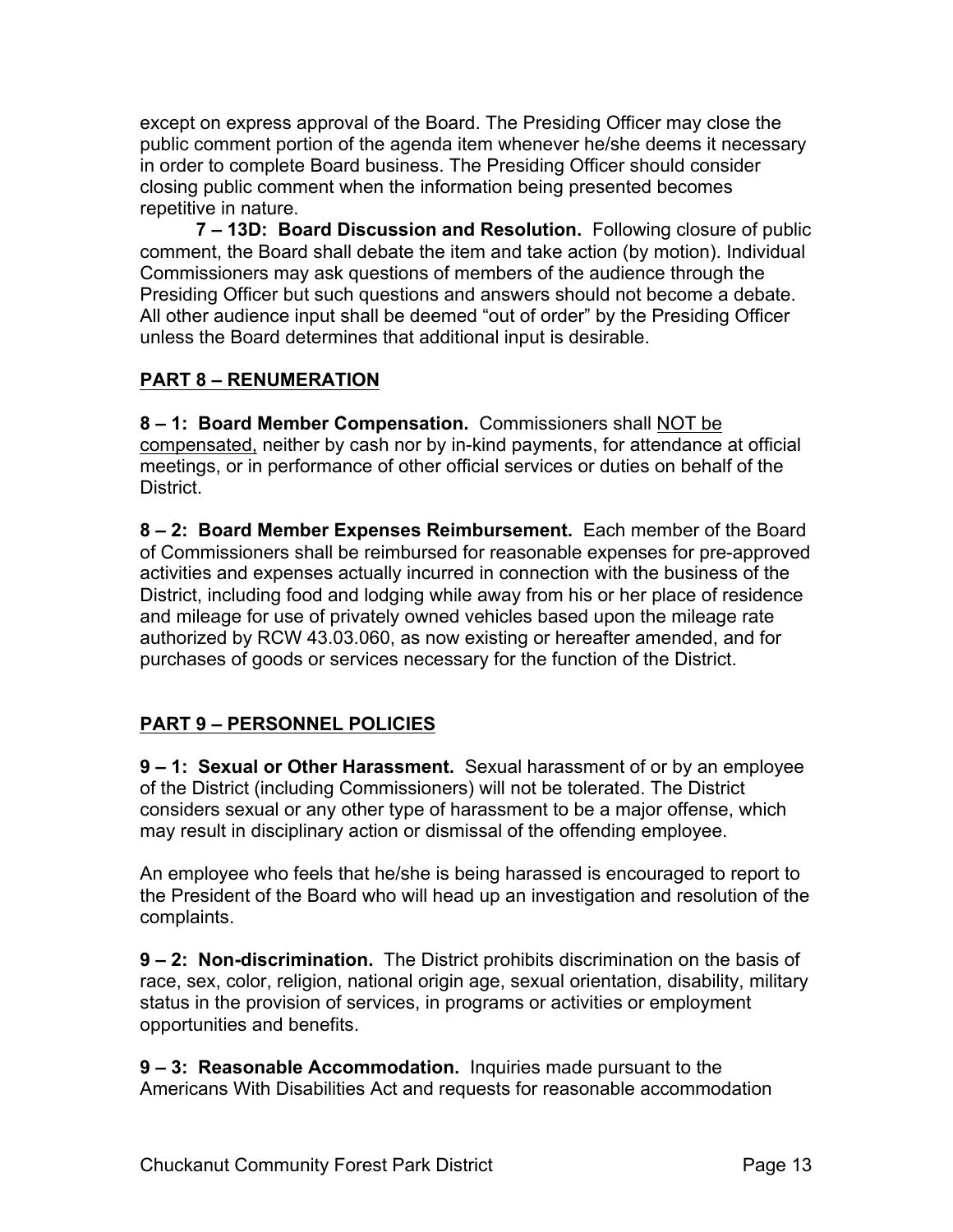should be directed to the Clerk of the Board, or in his or her absence , the President of the Bard, at least one week prior to the meeting so the specific need can be accommodated.

## **PART 10 – COMMISSIONERS LEGAL LIABILITY**

**10 –1: Defense.** The District shall defend any claim, liability, or demand that arises out of a Commissioner's lawful performance of his/her duties as a Commissioner of the District.

**10 – 2: Indemnification.** The District shall indemnify, defend and hold harmless each Commissioner from and against any claim, liability, obligation, action, cost, fine, penalty, and/or damages arising out of acts or omissions within the scope of his or her official duties, provided that such actions (1) shall have occurred while the Commissioner was acting in a manner in which the District had an interest; (2) that the Commissioner shall have been acting in discharge of a duty imposed or authorized by law; and (3) that the Commissioner shall have acted in good faith.

## **PART 11 – POLICY REGARDING USE OF DISTRICT COUNSEL**

The Board of Commissioners of a Metropolitan Park District is the legislative body of the District and shall determine all questions of policy. Under the necessary powers of the Board of Commissioners is the power to employ legal counsel. It is therefore within the legal authority of the Board Commissioners to establish policies regarding the use of legal counsel.

**11 –1: Contact with Legal Counsel Limited to District Business.** Contact with legal counsel shall involve District business only. Legal advice for Commissioners concerning their job status or personal or business pursuits is not authorized. Since the District will be charged for the services provided by legal counsel, such use shall be viewed as a "Gift of Public Funds." Contact with legal counsel includes face to face contact, letters, notes, memorandums, email messages, telephone calls, recordings, or any other means of communication.

**11 – 2: Board Direction to use Legal Counsel.** The Board, through majority concurrence or by formal action, may direct the President to seek legal advice when it is deemed beneficial.

**11 – 3: Individual Board Member Use of Legal Counsel.** Individual Commissioners may only use legal counsel when questions of a conflict of interest arises, when duly appointed by the Board to conduct an item of District business, or when the Commissioner needs clarification about conflict of interest laws. Such use would be subject to majority approval of the Board. The President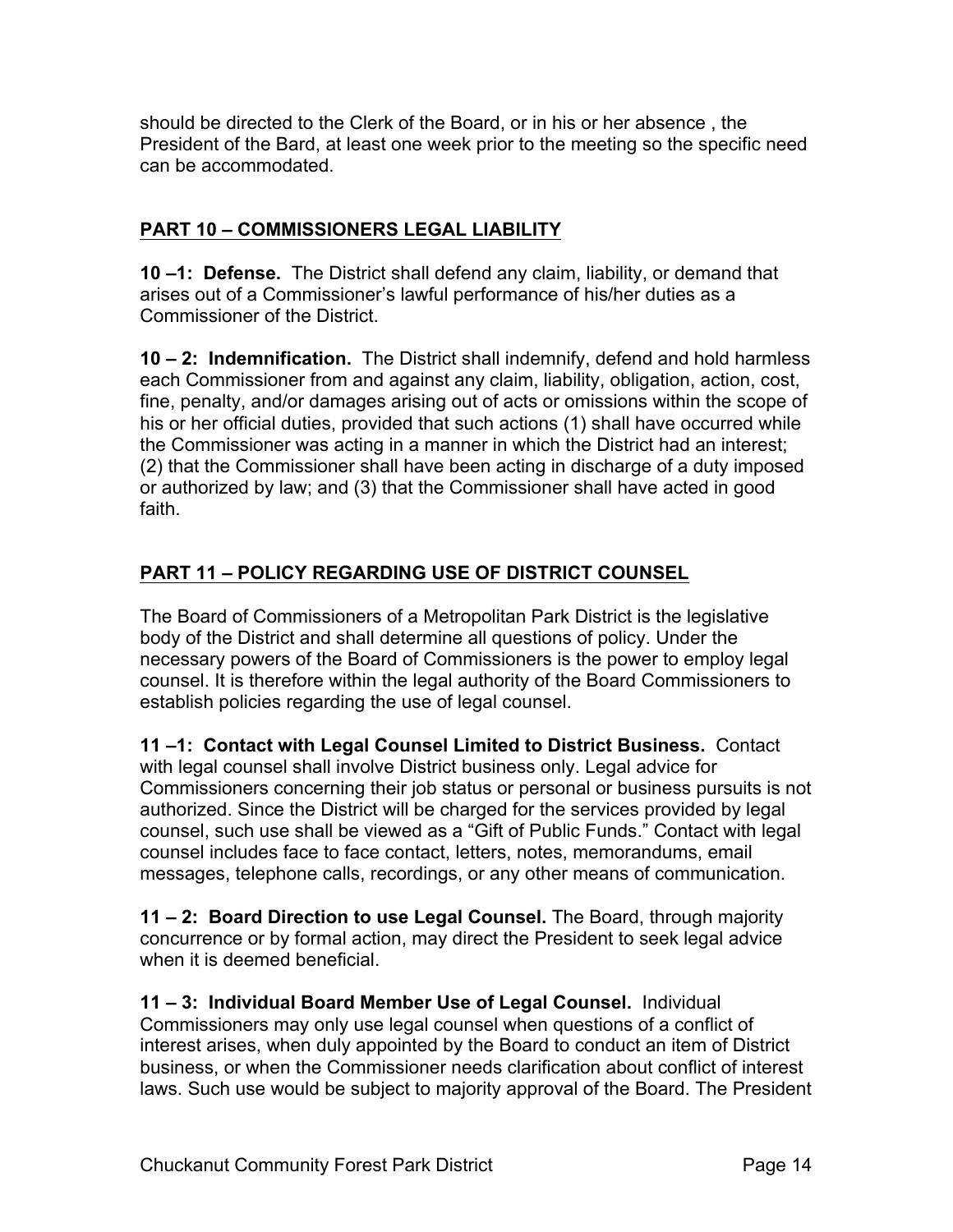may also authorize a Commissioner to use legal counsel for a specific issue on their behalf.

#### **PART 12 – MEDIA AND PUBLIC RELATIONS**

**12 – 1: Designated Public Information Officer.** The President of the Board or his designee shall act as the Public Information Officer for the District. If the Board feels it is in the District's best interest to have an elected official communicate with the media on a given issue, a member of the Board of Commissioners may be assigned by Board consent to serve as the Public Information Officer for that issue only.

**12 – 2: Public Comments.** When a Commissioner is making a public statement on an issue, on which the Board has taken action, comments shall be limited to stating the Board action only. All personal opinions and/or statements made by an individual member of the Board shall be clearly presented as such.

When personal opinions are being stated in any public forum (print media, radio, television, public or private gathering), it is the responsibility of the Commissioner to make it clear that he/she is speaking as an individual and not for the Board/District. In addition, it should be made clear that any opinions expressed or any comments made are not necessarily shared by the Board or the District.

**12 –3: Contact from the Media.** If a Commissioner is contacted by the media on an item related to District policy or business and said item is one which the Board has ruled on, comments shall be limited to stating the action of the Board only. Personal opinion shall be kept to a minimum. It is the responsibility of the Commissioner to make it clear that any opinions expressed are solely the opinion of the Commissioner and does not necessarily reflect the opinions of the other Commissioners of the Board. Further inquiries should be referred to the President of the Board.

If a Commissioner is contacted by the media on an item which has not been discussed by the Board, comments should be kept to a minimum and limited to his/her personal opinion. It is the responsibility of the Commissioner to make it clear that any opinions expressed are solely the opinion of the Commissioner and does not necessarily reflect the opinions of the other members of the Board. If the item has been set as an agenda item, it is appropriate to suggest the member of the media attend the Board Meeting.

#### **PART 13 – PUBLIC DISCLOSURE**

**13 – 1: Policies.** The Washington State Public Disclosure Act, Ch. 42.56, pertaining to public records, governs the disposition of requests for District records.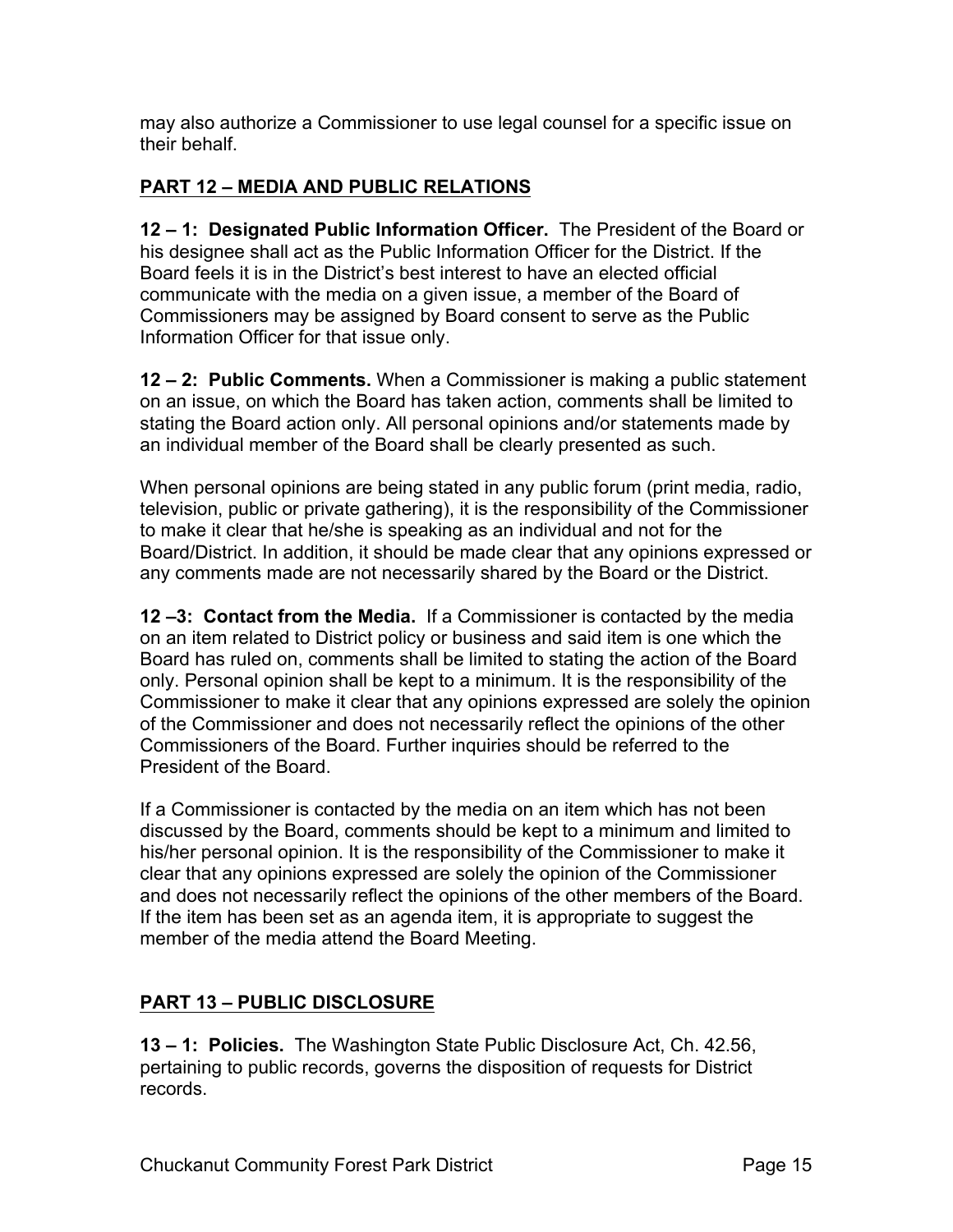**13 – 2: Public Records Availability.** All public records of the District are deemed to be available for inspection and copying pursuant to these rules, unless otherwise exempt pursuant to the provisions of RCW Ch. 42.56 or other law.

**13 – 3: Posting of Board Meeting Minutes.** Minutes from the Board of Commissioners meetings shall be available for public record one week after they have been approved by the Board of Commissioners.

**13 – 4: Public Records Officer.** The District's public records shall be in the charge of the Clerk, who shall be responsible for implementing the District's rules and regulations regarding release of public records and generally insuring compliance with the public records disclosure requirements of RCW Ch. 42.56.

**13 – 5: Hours for Records Inspection and Copying**. Public records, as identified, shall be available for inspection and copying from 9:00 am to 2:30 pm., Monday through Friday, excluding legal holidays and contingent upon availability of Clerk with reasonable prior notice.

**13 – 6: Requests for Public Records.** Public Records, as identified, may be inspected or copied or copies of such records may be inspected or copied or copies of such records may be obtained by members of the public, upon compliance with the following procedures:

- 1. A request shall be made to the District Clerk. The request shall include the following information:
	- i. The Name of the Person requesting the records;
	- ii. The Time of Day and Calendar Date on which the request was made;
	- iii. The Public Records identified for inspection or copying.
- 2. In all cases in which a member of the public is making a request, it shall be the obligation of the Clerk to assist the member of the public in appropriately identifying the public record requested.

**13 – 7: Copying of Public Records.** No fee shall be charged for the inspection of public records. The District shall charge a fee of \$0.15 per black & white standard sized copy for providing copies of public records. This charge is the amount necessary to reimburse the District for its actual costs incident to such copying.

**13 – 8: Right to Exempt Records from Public Inspection.** The District reserves the right to determine that a public record requested in accordance with these procedures is exempt under the provisions of RCW Chapter 42.56 or any other law. In addition, pursuant to RCW Ch. 42.56, the District reserves the right